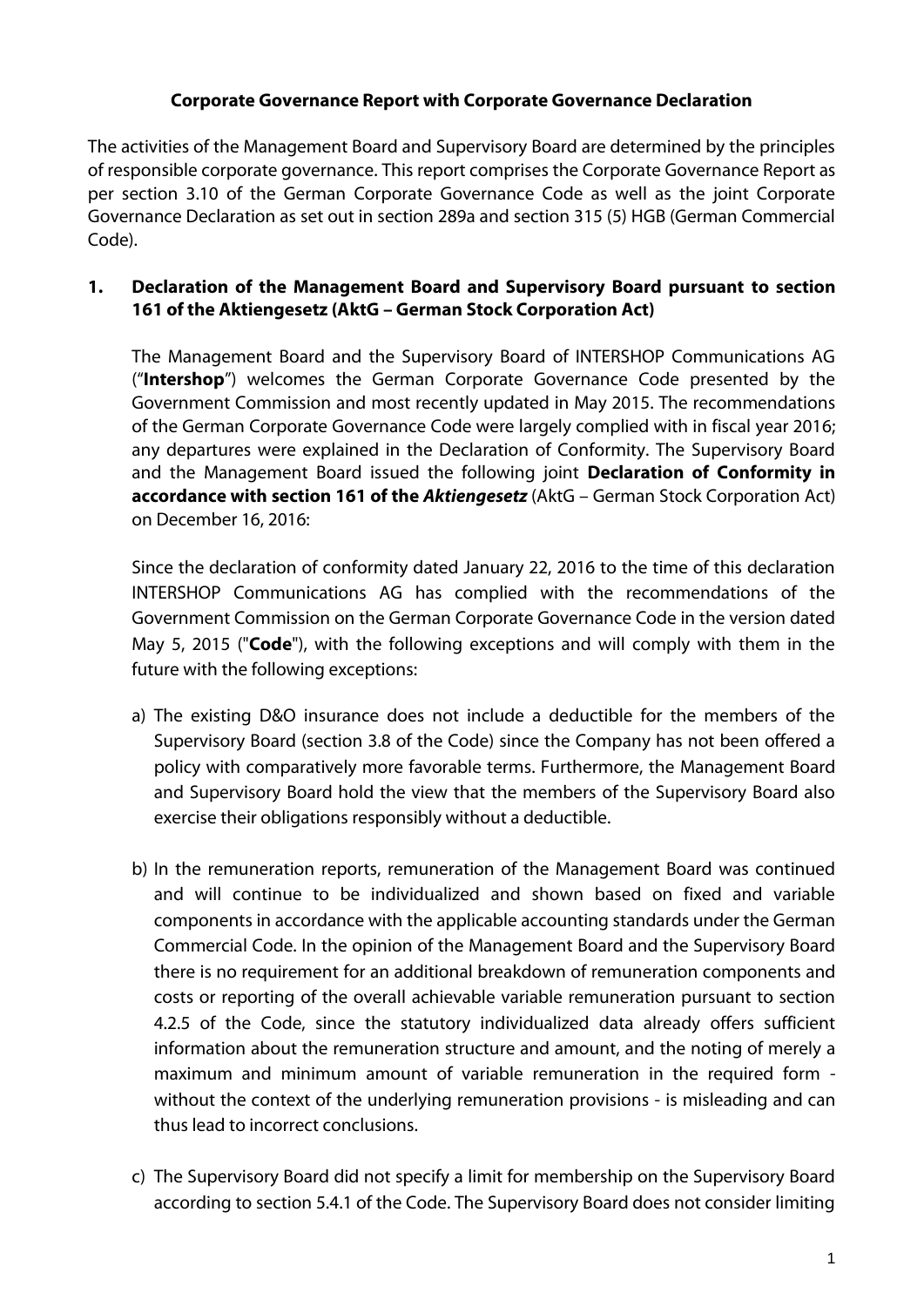the period of membership to be appropriate as there is no compelling general connection between the length of time on the board and whether any conflicts of interest may arise or the independence of the Supervisory Board member. In individual cases the Supervisory Board takes the members' duration of membership into account when proposing elections.

d) The Supervisory Board has not determined the number of independent Supervisory Board members in the meaning of section 5.4.2 of the Code. The Supervisory Board is also of the opinion that due to its small number of members, a concrete determination of goals restricts the selection of suitable members for the Supervisory Board. Instead, the Supervisory Board wishes to make its decisions with regard to recommendations about its composition independently based on the respective situation. However, at present the three Supervisory Board members are independent.

This declaration of conformity and all previous declarations have been made permanently available on the Company's website at [http://www.intershop.com/investors-corporate](http://www.intershop.com/investors-corporate-governance)[governance.](http://www.intershop.com/investors-corporate-governance)

#### **2. Corporate Governance Practices**

The Company has not implemented any **business practices** exceeding the recommendations of the German Corporate Governance Code, e.g. a company Code of Conduct. The Company takes into consideration the suggestions of the Corporate Governance Code to the greatest possible extent.

### **3. Information on the Management Board's and Supervisory Board's principles of work, as well as their composition**

In accordance with the fundamental principle of German company law, Intershop is subject to the dual management system, which requires the separation of the management body (Management Board) and the supervisory body (Supervisory Board). Both bodies cooperate in the management and supervision of the Company.

The **Management Board** is responsible for managing the Company with the goal of creating sustainable value. The Management Board jointly develops the Company's strategy and ensures that it is implemented in consultation with the Supervisory Board. The Management Board must manage the Company's business in accordance with the law, the Articles of Association, and the by-laws. The principle of joint responsibility applies; this means that the members of the Management Board are jointly responsible for the management of the entire Company. The principles of the Management Board's work are summarized in the By-laws of the Management Board. In particular, these by-laws govern the adoption of resolutions and the allocation of responsibilities. The By-laws of the Management Board also include a list of transactions for which the Management Board requires the Supervisory Board's approval.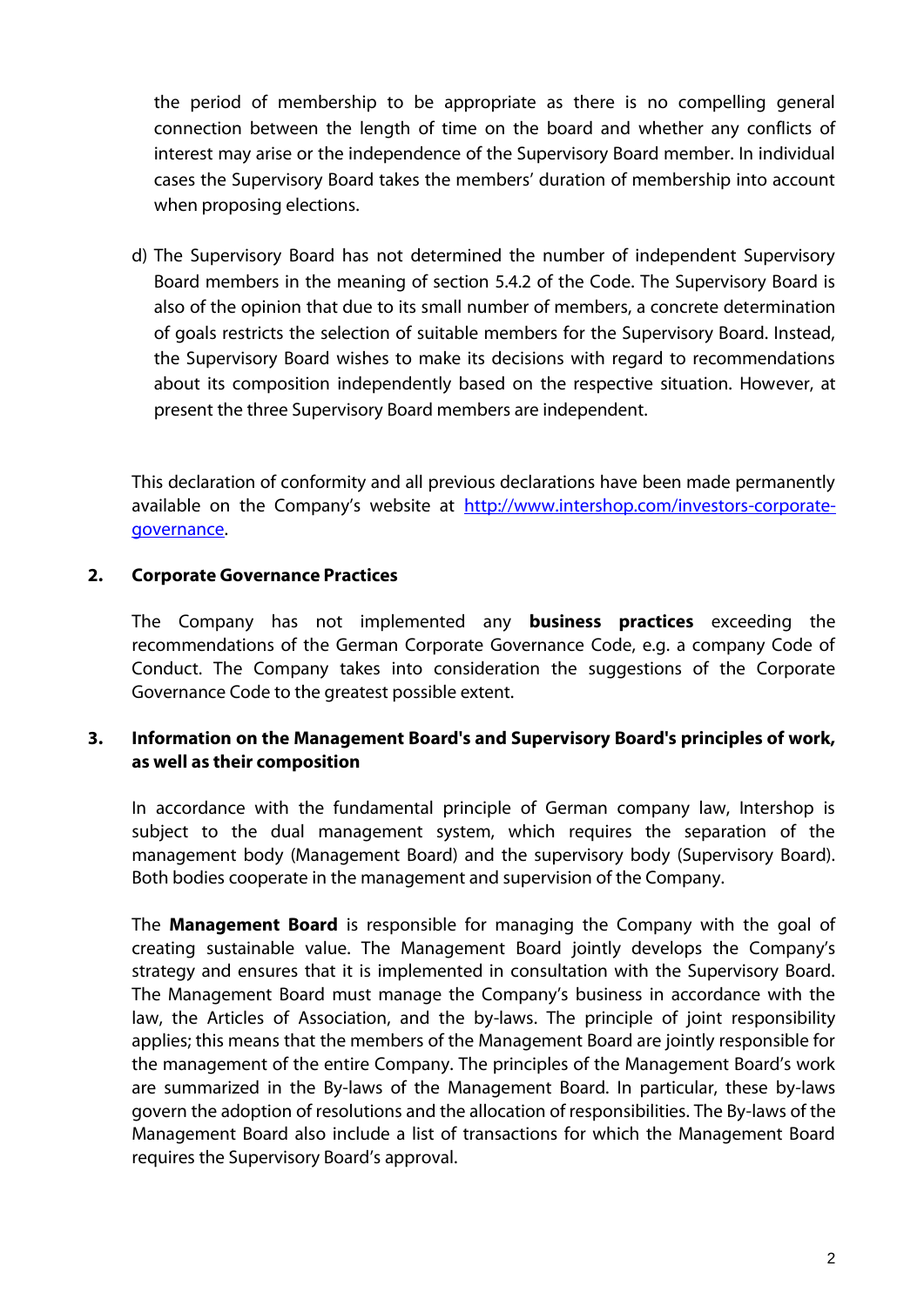The Management Board currently comprises two members. There is a Chief Executive Officer for the Management Board. The number of members of the Management Board is determined by the Supervisory Board, which can also appoint a Chairman or a Spokesperson and Deputy Chairman of the Management Board.

The Management Board provides the Supervisory Board with regular, timely, and comprehensive information about all aspects of business development that are material for the Company, significant transactions, and the current earnings situation, including the risk situation and risk management. Where business developments deviate from earlier forecasts and targets, these deviations are discussed and the reasons given in detail. The Management Board also reports regularly on compliance, i.e., the measures taken to meet legal requirements and internal guidelines, which is also the responsibility of the Management Board.

The **Supervisory Board** advises the Management Board on the management of the Company and monitors the Management Board's activities. It appoints and dismisses the members of the Management Board, resolves the compensation system for the Management Board members, and sets their total compensation. It is involved in all decisions that are of fundamental importance for the Company.

The Articles of Association stipulate that the Supervisory Board must comprise three members. Its regular term of office is five years and ends at the Annual Stockholders' Meeting that resolves the approval of the Supervisory Board's activities for the fourth fiscal year after the beginning of its term of office. The Supervisory Board regularly monitors and advises the Management Board in its management of the Company. It must perform its duties in accordance with the provisions of the law, the German Corporate Governance Code, the Articles of Association, and its By-laws. The Supervisory Board must be consulted on all decisions of fundamental importance for the Company. The By-laws of the Management Board therefore stipulate certain transactions – such as major investment projects, acquisitions, and employment contracts above a certain amount – that require the Supervisory Board's approval. The Chairman of the Supervisory Board represents the Supervisory Board externally and in dealings with the Management Board. He chairs the Supervisory Board meetings. No committees were established because the Supervisory Board only comprises three members. In addition to its reports at the Supervisory Board meetings, the Management Board regularly informs the Supervisory Board about current key developments at the Company and the related measures required, as well as about the forecast for future quarters.

D&O insurance has been taken out for all members of the Management Board and the Supervisory Board; a deductible of 10% was agreed upon for Management Board members in accordance with section 93(2) sentence 3 of the AktG.

#### **4. Information on setting the women's quota**

The target figures for women on the Management Board and the Supervisory Board were set according to the existing percentage of 0% by the Supervisory Board in accordance with Article 111 Section 5 of the AktG through June 30, 2017. However, the Supervisory Board shall endeavor to give priority to women with the same qualifications in order to